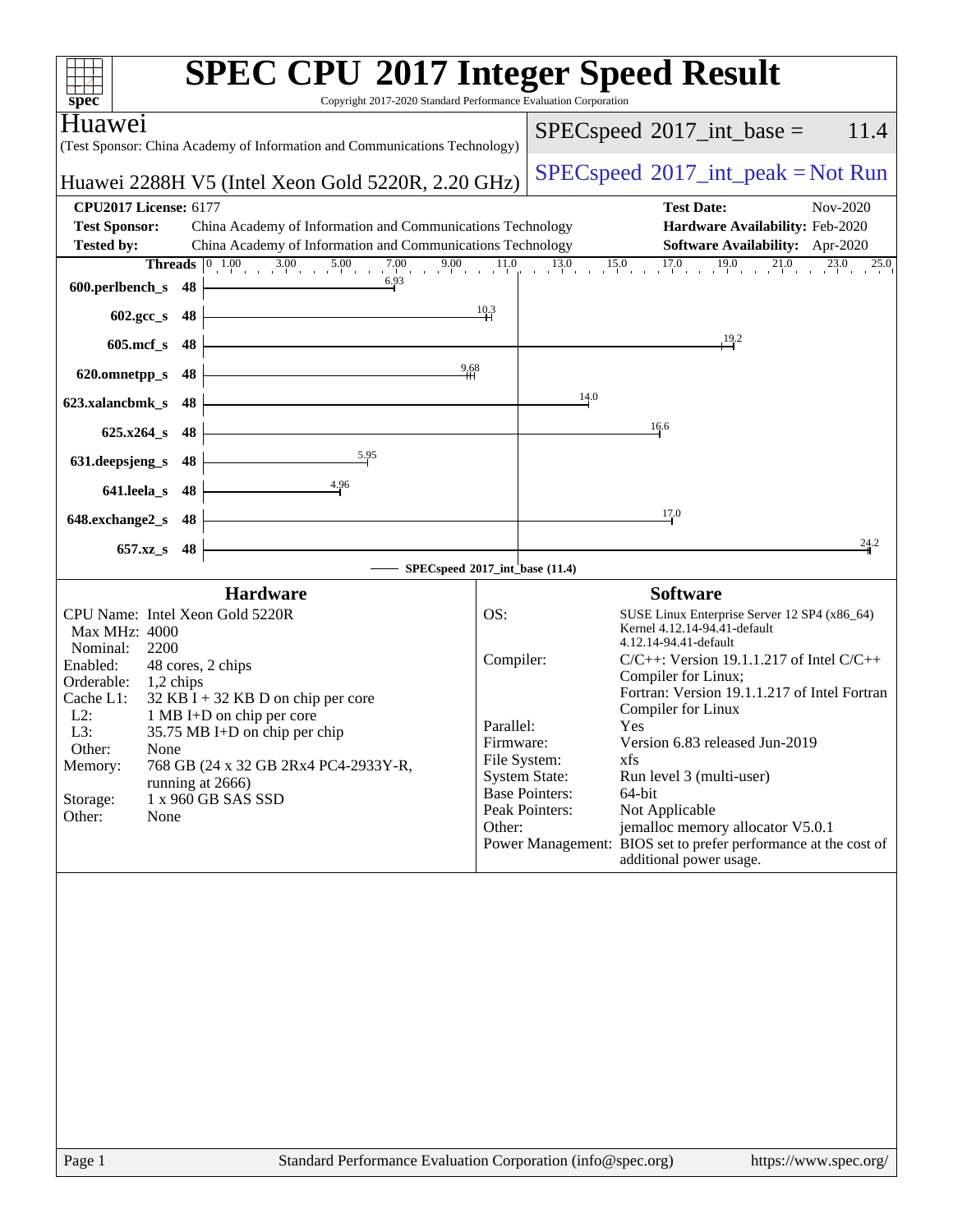| ę.<br>e<br>ι,<br>z |  |  |  |  |  |
|--------------------|--|--|--|--|--|

Copyright 2017-2020 Standard Performance Evaluation Corporation

### Huawei

(Test Sponsor: China Academy of Information and Communications Technology)

 $SPECspeed^{\circ}2017\_int\_base = 11.4$  $SPECspeed^{\circ}2017\_int\_base = 11.4$ 

# Huawei 2288H V5 (Intel Xeon Gold 5220R, 2.20 GHz)  $\vert$  [SPECspeed](http://www.spec.org/auto/cpu2017/Docs/result-fields.html#SPECspeed2017intpeak)<sup>®</sup>[2017\\_int\\_peak = N](http://www.spec.org/auto/cpu2017/Docs/result-fields.html#SPECspeed2017intpeak)ot Run

**[Test Sponsor:](http://www.spec.org/auto/cpu2017/Docs/result-fields.html#TestSponsor)** China Academy of Information and Communications Technology **[Hardware Availability:](http://www.spec.org/auto/cpu2017/Docs/result-fields.html#HardwareAvailability)** Feb-2020 **[Tested by:](http://www.spec.org/auto/cpu2017/Docs/result-fields.html#Testedby)** China Academy of Information and Communications Technology **[Software Availability:](http://www.spec.org/auto/cpu2017/Docs/result-fields.html#SoftwareAvailability)** Apr-2020

**[CPU2017 License:](http://www.spec.org/auto/cpu2017/Docs/result-fields.html#CPU2017License)** 6177 **[Test Date:](http://www.spec.org/auto/cpu2017/Docs/result-fields.html#TestDate)** Nov-2020

# **[Results Table](http://www.spec.org/auto/cpu2017/Docs/result-fields.html#ResultsTable)**

|                             | <b>Base</b>    |                |       |                | <b>Peak</b> |                |                 |                |                |              |                |              |                |              |
|-----------------------------|----------------|----------------|-------|----------------|-------------|----------------|-----------------|----------------|----------------|--------------|----------------|--------------|----------------|--------------|
| <b>Benchmark</b>            | <b>Threads</b> | <b>Seconds</b> | Ratio | <b>Seconds</b> | Ratio       | <b>Seconds</b> | Ratio           | <b>Threads</b> | <b>Seconds</b> | <b>Ratio</b> | <b>Seconds</b> | <b>Ratio</b> | <b>Seconds</b> | <b>Ratio</b> |
| $600.$ perlbench_s          | 48             | 256            | 6.93  | 257            | 6.92        | 256            | 6.93            |                |                |              |                |              |                |              |
| $602.\text{gcc}\_\text{s}$  | 48             | 381            | 10.4  | 389            | 10.2        | 388            | 10.3            |                |                |              |                |              |                |              |
| $605$ .mcf s                | 48             | 246            | 19.2  | 245            | 19.2        | 251            | 18.8            |                |                |              |                |              |                |              |
| 620.omnetpp_s               | 48             | 170            | 9.57  | 166            | 9.82        | 168            | 9.68            |                |                |              |                |              |                |              |
| 623.xalancbmk s             | 48             | 101            | 14.0  | 102            | 14.0        | 101            | 14.0            |                |                |              |                |              |                |              |
| 625.x264 s                  | 48             | 106            | 16.6  | 107            | 16.6        | 107            | 16.5            |                |                |              |                |              |                |              |
| $631.$ deepsjeng $s$        | 48             | 241            | 5.95  | 241            | 5.95        | 241            | 5.94            |                |                |              |                |              |                |              |
| 641.leela s                 | 48             | 344            | 4.96  | 344            | 4.96        | 345            | 4.95            |                |                |              |                |              |                |              |
| 648.exchange2_s             | 48             | 173            | 17.0  | 173            | 17.0        | 173            | 17.0            |                |                |              |                |              |                |              |
| $657.xz$ <sub>_S</sub>      | 48             | 257            | 24.1  | 256            | 24.2        |                | $256 \mid 24.2$ |                |                |              |                |              |                |              |
| $SPECspeed*2017$ int base = |                |                | 11.4  |                |             |                |                 |                |                |              |                |              |                |              |

**[SPECspeed](http://www.spec.org/auto/cpu2017/Docs/result-fields.html#SPECspeed2017intpeak)[2017\\_int\\_peak =](http://www.spec.org/auto/cpu2017/Docs/result-fields.html#SPECspeed2017intpeak) Not Run**

Results appear in the [order in which they were run.](http://www.spec.org/auto/cpu2017/Docs/result-fields.html#RunOrder) Bold underlined text [indicates a median measurement.](http://www.spec.org/auto/cpu2017/Docs/result-fields.html#Median)

### **[Compiler Notes](http://www.spec.org/auto/cpu2017/Docs/result-fields.html#CompilerNotes)**

 The inconsistent Compiler version information under Compiler Version section is due to a discrepancy in Intel Compiler. The correct version of C/C++ compiler is: Version 19.1.1.217 Build 20200306 Compiler for Linux The correct version of Fortran compiler is: Version 19.1.1.217 Build 20200306 Compiler for Linux

# **[Operating System Notes](http://www.spec.org/auto/cpu2017/Docs/result-fields.html#OperatingSystemNotes)**

Stack size set to unlimited using "ulimit -s unlimited"

# **[Environment Variables Notes](http://www.spec.org/auto/cpu2017/Docs/result-fields.html#EnvironmentVariablesNotes)**

```
Environment variables set by runcpu before the start of the run:
KMP_AFFINITY = "granularity=fine,compact,1,0"
LD_LIBRARY_PATH =
      "/opt/intel/compilers_and_libraries_2020.1.217/linux/compiler/lib/intel6
      4:/usr/local/jemalloc64-5.0.1"
MALLOC_CONF = "retain:true"
OMP_STACKSIZE = "192M"
```
# **[General Notes](http://www.spec.org/auto/cpu2017/Docs/result-fields.html#GeneralNotes)**

 NA: The test sponsor attests, as of date of publication, that CVE-2017-5754 (Meltdown) is mitigated in the system as tested and documented. Yes: The test sponsor attests, as of date of publication, that CVE-2017-5753 (Spectre variant 1) is mitigated in the system as tested and documented. Yes: The test sponsor attests, as of date of publication, that CVE-2017-5715 (Spectre variant 2)

**(Continued on next page)**

| Page 2 | Standard Performance Evaluation Corporation (info@spec.org) | https://www.spec.org/ |
|--------|-------------------------------------------------------------|-----------------------|
|--------|-------------------------------------------------------------|-----------------------|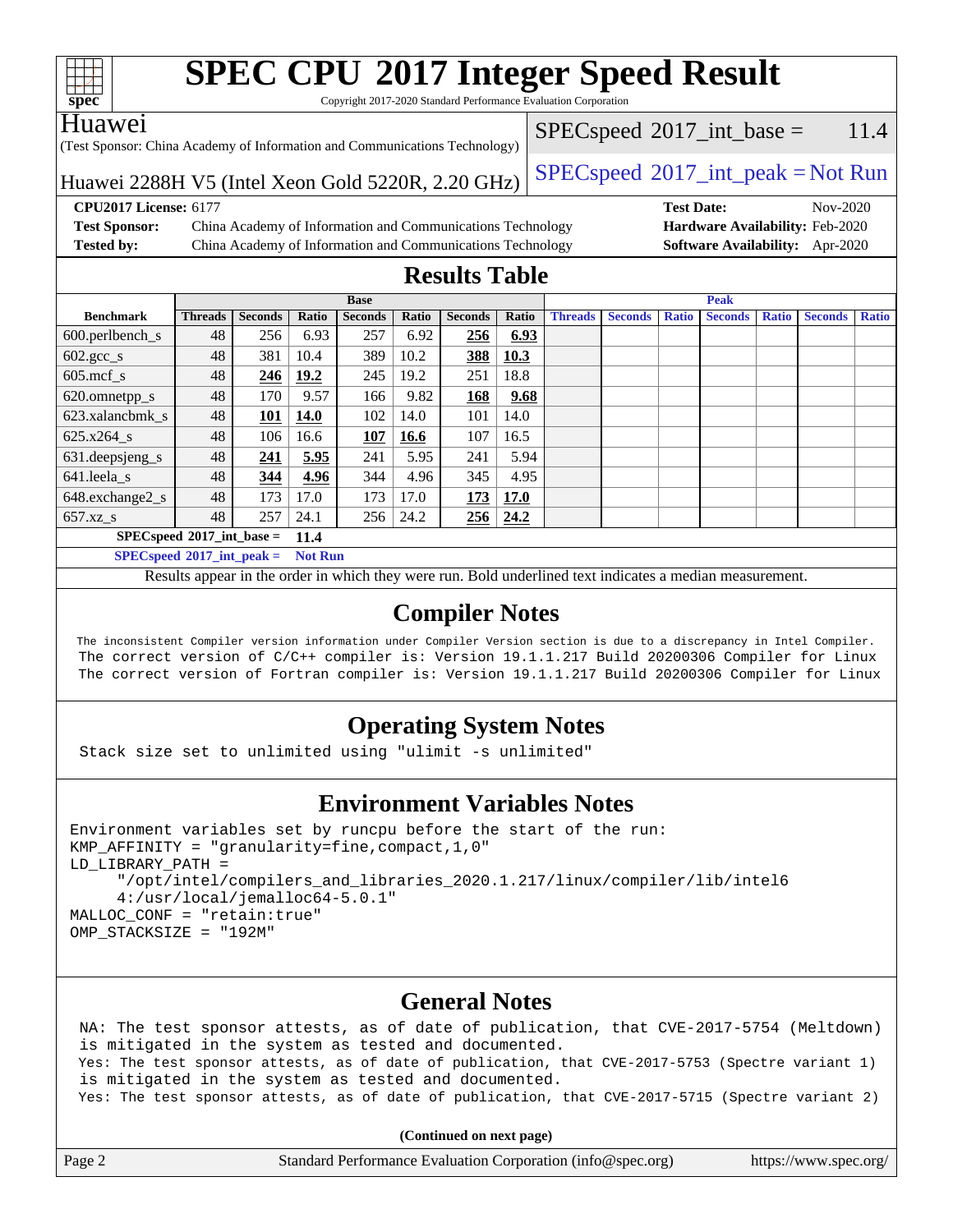| ч<br>ť<br>č |  |  |  |  |  |
|-------------|--|--|--|--|--|

Copyright 2017-2020 Standard Performance Evaluation Corporation

### Huawei

(Test Sponsor: China Academy of Information and Communications Technology)

 $SPEC speed^{\circ}2017\_int\_base = 11.4$ 

Huawei 2288H V5 (Intel Xeon Gold 5220R, 2.20 GHz)  $\vert$  [SPECspeed](http://www.spec.org/auto/cpu2017/Docs/result-fields.html#SPECspeed2017intpeak)®[2017\\_int\\_peak = N](http://www.spec.org/auto/cpu2017/Docs/result-fields.html#SPECspeed2017intpeak)ot Run

| <b>CPU2017 License: 6177</b> |                                                            | <b>Test Date:</b>                      | Nov-2020 |
|------------------------------|------------------------------------------------------------|----------------------------------------|----------|
| <b>Test Sponsor:</b>         | China Academy of Information and Communications Technology | <b>Hardware Availability: Feb-2020</b> |          |
| <b>Tested by:</b>            | China Academy of Information and Communications Technology | <b>Software Availability:</b> Apr-2020 |          |

# **[General Notes \(Continued\)](http://www.spec.org/auto/cpu2017/Docs/result-fields.html#GeneralNotes)**

 is mitigated in the system as tested and documented. Transparent Huge Pages enabled by default Prior to runcpu invocation Filesystem page cache synced and cleared with: sync; echo 3> /proc/sys/vm/drop\_caches jemalloc, a general purpose malloc implementation built with the RedHat Enterprise 7.5, and the system compiler gcc 4.8.5 sources available from jemalloc.net or <https://github.com/jemalloc/jemalloc/releases>

### **[Platform Notes](http://www.spec.org/auto/cpu2017/Docs/result-fields.html#PlatformNotes)**

Page 3 Standard Performance Evaluation Corporation [\(info@spec.org\)](mailto:info@spec.org) <https://www.spec.org/> BIOS configuration: Power Policy Set to Load Balance Hyper-Threading Set to Disabled XPT Prefetch Set to Enabled Sysinfo program /spec2017/bin/sysinfo Rev: r6365 of 2019-08-21 295195f888a3d7edb1e6e46a485a0011 running on linux-j3dr Sat Nov 7 14:51:41 2020 SUT (System Under Test) info as seen by some common utilities. For more information on this section, see <https://www.spec.org/cpu2017/Docs/config.html#sysinfo> From /proc/cpuinfo model name : Intel(R) Xeon(R) Gold 5220R CPU @ 2.20GHz 2 "physical id"s (chips) 48 "processors" cores, siblings (Caution: counting these is hw and system dependent. The following excerpts from /proc/cpuinfo might not be reliable. Use with caution.) cpu cores : 24 siblings : 24 physical 0: cores 0 1 2 3 4 5 6 8 9 10 11 12 13 16 17 18 19 20 21 25 26 27 28 29 physical 1: cores 0 1 2 3 4 5 6 8 9 10 11 12 13 16 17 18 19 20 21 25 26 27 28 29 From lscpu: Architecture: x86\_64 CPU op-mode(s): 32-bit, 64-bit Byte Order: Little Endian  $CPU(s):$  48 On-line CPU(s) list: 0-47 Thread(s) per core: 1 Core(s) per socket: 24 Socket(s): 2 NUMA node(s): 2 Vendor ID: GenuineIntel **(Continued on next page)**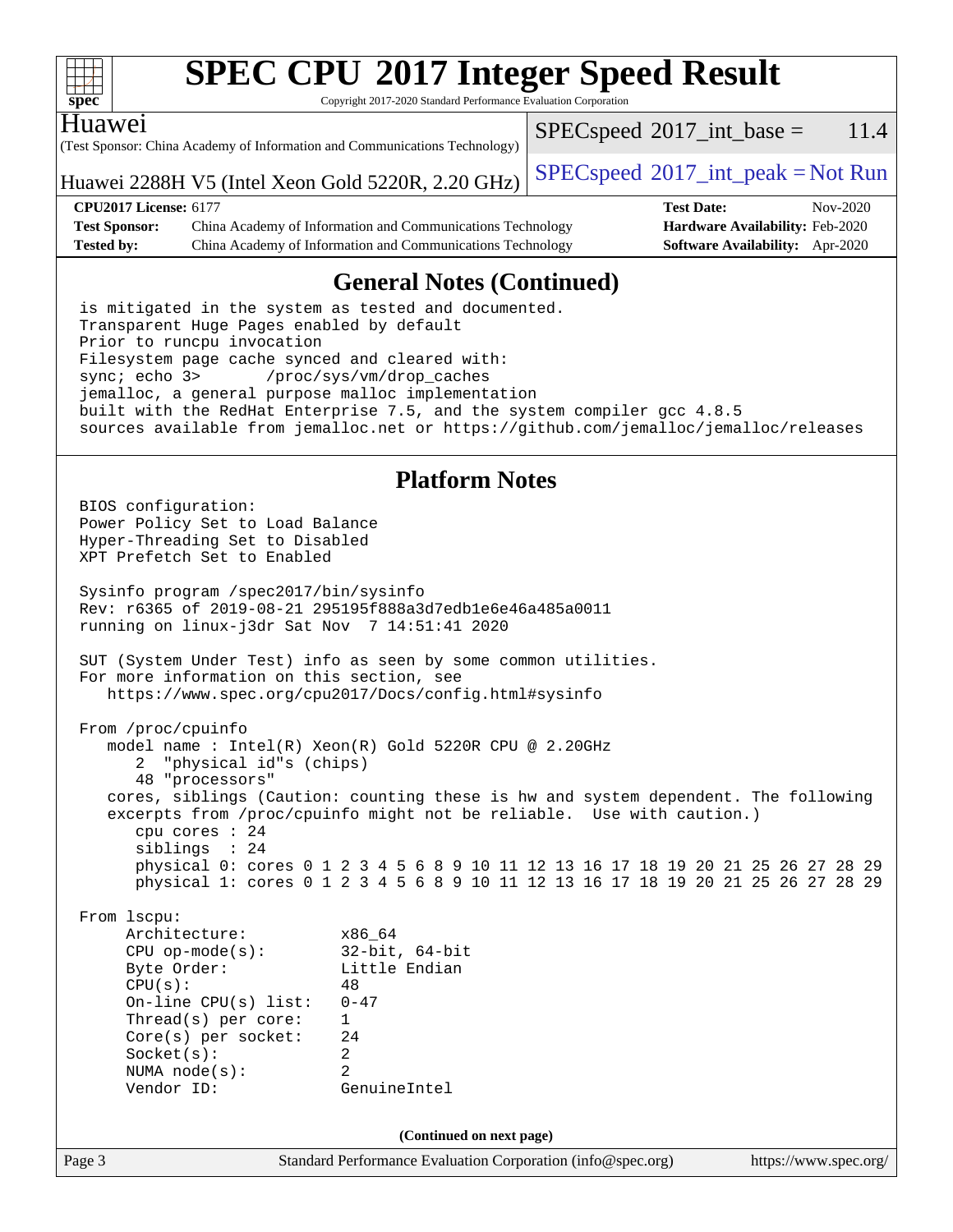| $spec^*$                                                                                                                                                                                                                                                                                                       | Copyright 2017-2020 Standard Performance Evaluation Corporation                                                                     | <b>SPEC CPU®2017 Integer Speed Result</b>                                                                                                                                                                                                                                                                                                                                                                                                                                                                                                                                                                                                                                                                                                                                                                                                                                                                                                                                |                       |
|----------------------------------------------------------------------------------------------------------------------------------------------------------------------------------------------------------------------------------------------------------------------------------------------------------------|-------------------------------------------------------------------------------------------------------------------------------------|--------------------------------------------------------------------------------------------------------------------------------------------------------------------------------------------------------------------------------------------------------------------------------------------------------------------------------------------------------------------------------------------------------------------------------------------------------------------------------------------------------------------------------------------------------------------------------------------------------------------------------------------------------------------------------------------------------------------------------------------------------------------------------------------------------------------------------------------------------------------------------------------------------------------------------------------------------------------------|-----------------------|
| Huawei                                                                                                                                                                                                                                                                                                         |                                                                                                                                     | $SPEC speed^{\circ}2017\_int\_base =$                                                                                                                                                                                                                                                                                                                                                                                                                                                                                                                                                                                                                                                                                                                                                                                                                                                                                                                                    | 11.4                  |
|                                                                                                                                                                                                                                                                                                                | (Test Sponsor: China Academy of Information and Communications Technology)                                                          |                                                                                                                                                                                                                                                                                                                                                                                                                                                                                                                                                                                                                                                                                                                                                                                                                                                                                                                                                                          |                       |
|                                                                                                                                                                                                                                                                                                                | Huawei 2288H V5 (Intel Xeon Gold 5220R, 2.20 GHz)                                                                                   | $SPEC speed^{\circ}2017\_int\_peak = Not Run$                                                                                                                                                                                                                                                                                                                                                                                                                                                                                                                                                                                                                                                                                                                                                                                                                                                                                                                            |                       |
| <b>CPU2017 License: 6177</b>                                                                                                                                                                                                                                                                                   |                                                                                                                                     | <b>Test Date:</b>                                                                                                                                                                                                                                                                                                                                                                                                                                                                                                                                                                                                                                                                                                                                                                                                                                                                                                                                                        | Nov-2020              |
| <b>Test Sponsor:</b><br><b>Tested by:</b>                                                                                                                                                                                                                                                                      | China Academy of Information and Communications Technology<br>China Academy of Information and Communications Technology            | Hardware Availability: Feb-2020<br><b>Software Availability:</b> Apr-2020                                                                                                                                                                                                                                                                                                                                                                                                                                                                                                                                                                                                                                                                                                                                                                                                                                                                                                |                       |
|                                                                                                                                                                                                                                                                                                                |                                                                                                                                     |                                                                                                                                                                                                                                                                                                                                                                                                                                                                                                                                                                                                                                                                                                                                                                                                                                                                                                                                                                          |                       |
|                                                                                                                                                                                                                                                                                                                | <b>Platform Notes (Continued)</b>                                                                                                   |                                                                                                                                                                                                                                                                                                                                                                                                                                                                                                                                                                                                                                                                                                                                                                                                                                                                                                                                                                          |                       |
| CPU family:<br>Model:<br>Model name:<br>Stepping:<br>CPU MHz:<br>CPU max MHz:<br>CPU min MHz:<br>BogoMIPS:<br>Virtualization:<br>Lld cache:<br>Lli cache:<br>L2 cache:<br>L3 cache:<br>NUMA node0 CPU(s):<br>NUMA nodel CPU(s):<br>Flags:                                                                      | 6<br>85<br>7<br>2200.000<br>4000.0000<br>1000.0000<br>4400.00<br>$VT - x$<br>32K<br>32K<br>1024K<br>36608K<br>$0 - 23$<br>$24 - 47$ | $Intel(R) Xeon(R) Gold 5220R CPU @ 2.20GHz$<br>fpu vme de pse tsc msr pae mce cx8 apic sep mtrr pge mca cmov<br>pat pse36 clflush dts acpi mmx fxsr sse sse2 ss ht tm pbe syscall nx pdpelgb rdtscp<br>lm constant_tsc art arch_perfmon pebs bts rep_good nopl xtopology nonstop_tsc cpuid<br>aperfmperf pni pclmulqdq dtes64 monitor ds_cpl vmx smx est tm2 ssse3 sdbg fma cx16<br>xtpr pdcm pcid dca sse4_1 sse4_2 x2apic movbe popcnt tsc_deadline_timer aes xsave<br>avx f16c rdrand lahf_lm abm 3dnowprefetch cpuid_fault epb cat_13 cdp_13<br>invpcid_single ssbd mba ibrs ibpb stibp tpr_shadow vnmi flexpriority ept vpid<br>fsgsbase tsc_adjust bmil hle avx2 smep bmi2 erms invpcid rtm cqm mpx rdt_a avx512f<br>avx512dq rdseed adx smap clflushopt clwb intel_pt avx512cd avx512bw avx512vl<br>xsaveopt xsavec xgetbvl xsaves cqm_llc cqm_occup_llc cqm_mbm_total cqm_mbm_local<br>dtherm ida arat pln pts pku ospke avx512_vnni flush_l1d arch_capabilities |                       |
| /proc/cpuinfo cache data<br>cache size: 36608 KB                                                                                                                                                                                                                                                               |                                                                                                                                     |                                                                                                                                                                                                                                                                                                                                                                                                                                                                                                                                                                                                                                                                                                                                                                                                                                                                                                                                                                          |                       |
| physical chip.<br>$available: 2 nodes (0-1)$<br>node 0 size: 385551 MB<br>node 0 free: 385005 MB<br>node 1 size: 387065 MB<br>node 1 free: 386516 MB<br>node distances:<br>node<br>$\overline{0}$<br>$\overline{1}$<br>0:<br>10<br>21<br>1:<br>21<br>10<br>From /proc/meminfo<br>MemTotal:<br>HugePages_Total: | 791159916 kB<br>0                                                                                                                   | From numactl --hardware WARNING: a numactl 'node' might or might not correspond to a<br>node 0 cpus: 0 1 2 3 4 5 6 7 8 9 10 11 12 13 14 15 16 17 18 19 20 21 22 23<br>node 1 cpus: 24 25 26 27 28 29 30 31 32 33 34 35 36 37 38 39 40 41 42 43 44 45 46 47                                                                                                                                                                                                                                                                                                                                                                                                                                                                                                                                                                                                                                                                                                               |                       |
| Page 4                                                                                                                                                                                                                                                                                                         | (Continued on next page)                                                                                                            |                                                                                                                                                                                                                                                                                                                                                                                                                                                                                                                                                                                                                                                                                                                                                                                                                                                                                                                                                                          |                       |
|                                                                                                                                                                                                                                                                                                                | Standard Performance Evaluation Corporation (info@spec.org)                                                                         |                                                                                                                                                                                                                                                                                                                                                                                                                                                                                                                                                                                                                                                                                                                                                                                                                                                                                                                                                                          | https://www.spec.org/ |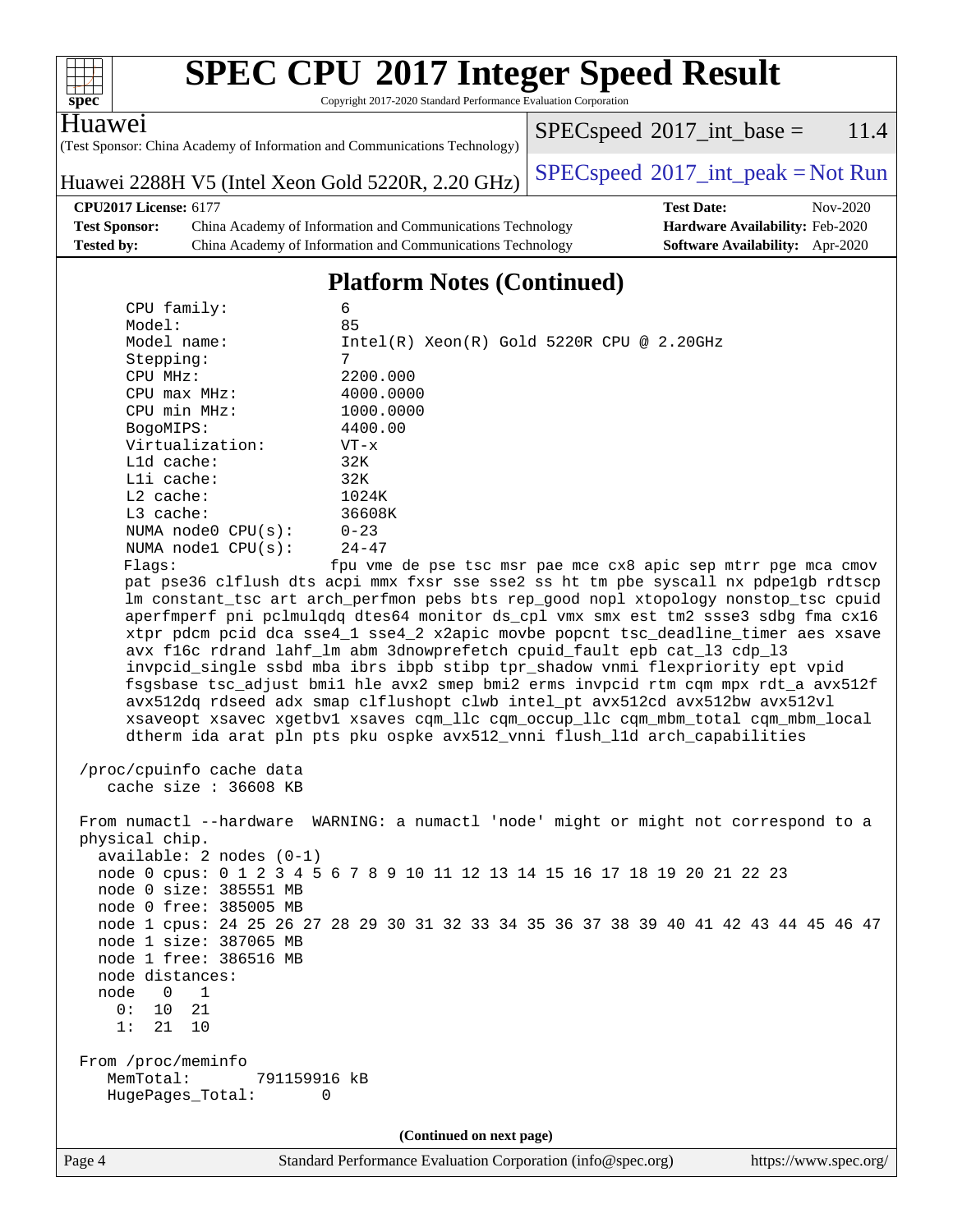| <b>SPEC CPU®2017 Integer Speed Result</b><br>Copyright 2017-2020 Standard Performance Evaluation Corporation<br>$spec^*$                                                                                                                                                                                                                                                                                                                                                                              |                                                                                                                                                                                                |  |  |  |
|-------------------------------------------------------------------------------------------------------------------------------------------------------------------------------------------------------------------------------------------------------------------------------------------------------------------------------------------------------------------------------------------------------------------------------------------------------------------------------------------------------|------------------------------------------------------------------------------------------------------------------------------------------------------------------------------------------------|--|--|--|
| Huawei                                                                                                                                                                                                                                                                                                                                                                                                                                                                                                | $SPEC speed^{\circ}2017\_int\_base =$<br>11.4                                                                                                                                                  |  |  |  |
| (Test Sponsor: China Academy of Information and Communications Technology)                                                                                                                                                                                                                                                                                                                                                                                                                            |                                                                                                                                                                                                |  |  |  |
| Huawei 2288H V5 (Intel Xeon Gold 5220R, 2.20 GHz)                                                                                                                                                                                                                                                                                                                                                                                                                                                     | $SPEC speed^{\circ}2017\_int\_peak = Not Run$                                                                                                                                                  |  |  |  |
| <b>CPU2017 License: 6177</b>                                                                                                                                                                                                                                                                                                                                                                                                                                                                          | <b>Test Date:</b><br>Nov-2020                                                                                                                                                                  |  |  |  |
| <b>Test Sponsor:</b><br>China Academy of Information and Communications Technology                                                                                                                                                                                                                                                                                                                                                                                                                    | Hardware Availability: Feb-2020                                                                                                                                                                |  |  |  |
| <b>Tested by:</b><br>China Academy of Information and Communications Technology                                                                                                                                                                                                                                                                                                                                                                                                                       | <b>Software Availability:</b> Apr-2020                                                                                                                                                         |  |  |  |
| <b>Platform Notes (Continued)</b>                                                                                                                                                                                                                                                                                                                                                                                                                                                                     |                                                                                                                                                                                                |  |  |  |
| Hugepagesize:<br>2048 kB                                                                                                                                                                                                                                                                                                                                                                                                                                                                              |                                                                                                                                                                                                |  |  |  |
| From /etc/*release* /etc/*version*<br>SuSE-release:<br>SUSE Linux Enterprise Server 12 (x86_64)<br>$VERSION = 12$<br>$PATCHLEVEL = 4$<br># This file is deprecated and will be removed in a future service pack or release.<br># Please check /etc/os-release for details about this release.<br>os-release:<br>NAME="SLES"<br>$VERSION = "12-SP4"$<br>VERSION ID="12.4"<br>PRETTY_NAME="SUSE Linux Enterprise Server 12 SP4"<br>ID="sles"<br>ANSI COLOR="0;32"<br>CPE_NAME="cpe:/o:suse:sles:12:sp4" |                                                                                                                                                                                                |  |  |  |
| uname $-a$ :<br>Linux linux-j3dr 4.12.14-94.41-default #1 SMP Wed Oct 31 12:25:04 UTC 2018 (3090901)<br>x86_64 x86_64 x86_64 GNU/Linux                                                                                                                                                                                                                                                                                                                                                                |                                                                                                                                                                                                |  |  |  |
| Kernel self-reported vulnerability status:                                                                                                                                                                                                                                                                                                                                                                                                                                                            |                                                                                                                                                                                                |  |  |  |
| CVE-2018-3620 (L1 Terminal Fault):<br>Microarchitectural Data Sampling:<br>CVE-2017-5754 (Meltdown):<br>CVE-2018-3639 (Speculative Store Bypass): Mitigation: Speculative Store Bypass disabled<br>CVE-2017-5753 (Spectre variant 1):<br>CVE-2017-5715 (Spectre variant 2):                                                                                                                                                                                                                           | Not affected<br>No status reported<br>Not affected<br>via prctl and seccomp<br>Mitigation: __user pointer sanitization<br>Mitigation: Indirect Branch Restricted<br>Speculation, IBPB, IBRS_FW |  |  |  |
| run-level 3 Nov 7 14:48                                                                                                                                                                                                                                                                                                                                                                                                                                                                               |                                                                                                                                                                                                |  |  |  |
| SPEC is set to: /spec2017<br>Filesystem<br>Type Size Used Avail Use% Mounted on<br>/dev/sda3<br>xfs<br>734G<br>46G 689G<br>$7\%$ /                                                                                                                                                                                                                                                                                                                                                                    |                                                                                                                                                                                                |  |  |  |
| From /sys/devices/virtual/dmi/id<br>INSYDE Corp. 6.83 06/29/2019<br>BIOS:<br>Huawei<br>Vendor:<br>Product: 2288H V5<br>Product Family: Purley<br>Serial: 210200351910KC000123                                                                                                                                                                                                                                                                                                                         |                                                                                                                                                                                                |  |  |  |
| Additional information from dmidecode follows. WARNING: Use caution when you interpret                                                                                                                                                                                                                                                                                                                                                                                                                |                                                                                                                                                                                                |  |  |  |
| (Continued on next page)                                                                                                                                                                                                                                                                                                                                                                                                                                                                              |                                                                                                                                                                                                |  |  |  |
| Standard Performance Evaluation Corporation (info@spec.org)<br>Page 5                                                                                                                                                                                                                                                                                                                                                                                                                                 | https://www.spec.org/                                                                                                                                                                          |  |  |  |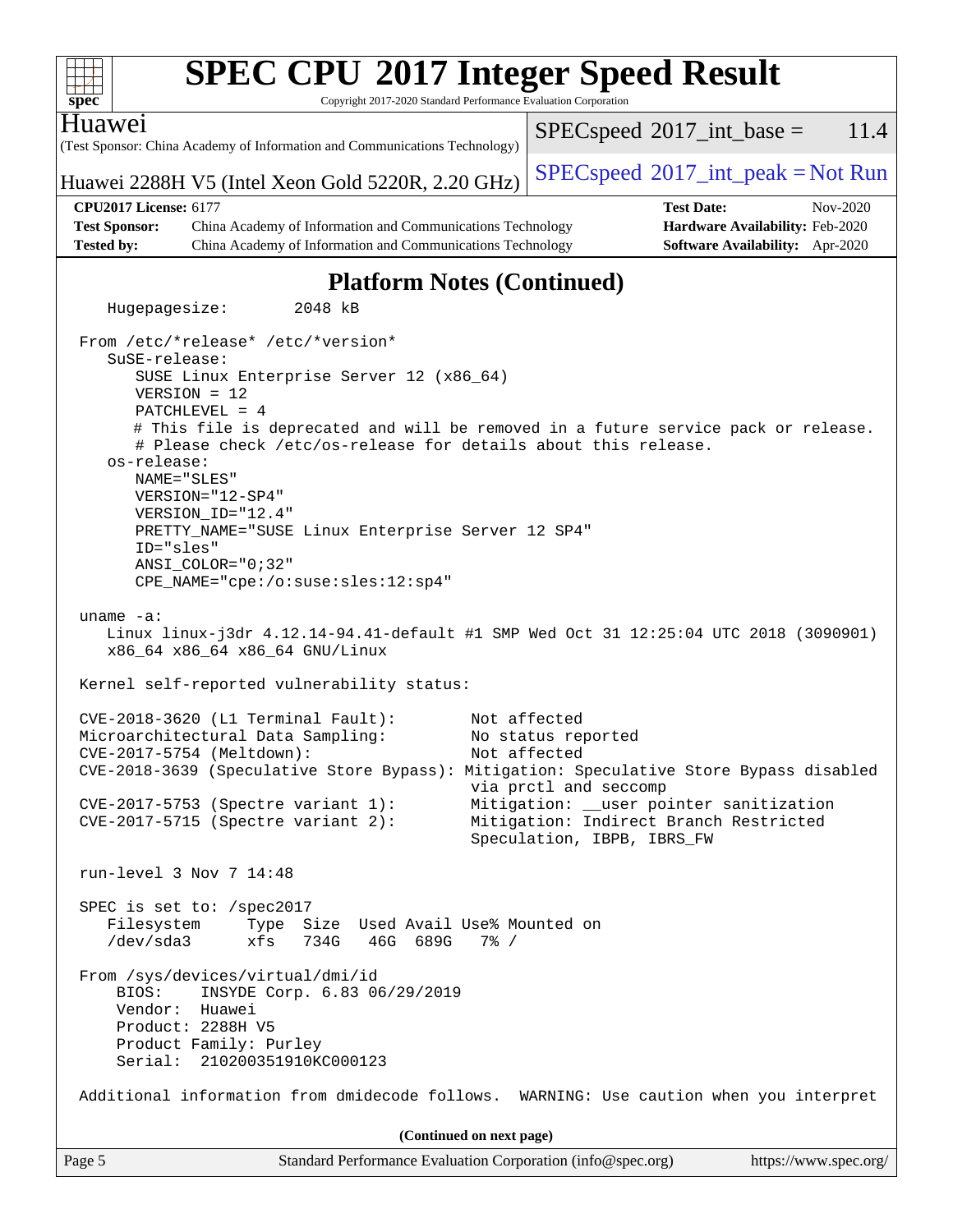| ч<br>ť<br>č |  |  |  |  |  |
|-------------|--|--|--|--|--|

Copyright 2017-2020 Standard Performance Evaluation Corporation

| Huawei                            | (Test Sponsor: China Academy of Information and Communications Technology) |  | $SPEC speed^{\circ}2017\_int\_base =$         | 11.4     |  |  |
|-----------------------------------|----------------------------------------------------------------------------|--|-----------------------------------------------|----------|--|--|
|                                   | Huawei 2288H V5 (Intel Xeon Gold 5220R, 2.20 GHz)                          |  | $SPEC speed^{\circ}2017\_int\_peak = Not Run$ |          |  |  |
| <b>CPU2017 License: 6177</b>      |                                                                            |  | <b>Test Date:</b>                             | Nov-2020 |  |  |
| <b>Test Sponsor:</b>              | China Academy of Information and Communications Technology                 |  | <b>Hardware Availability: Feb-2020</b>        |          |  |  |
| <b>Tested by:</b>                 | China Academy of Information and Communications Technology                 |  | <b>Software Availability:</b> Apr-2020        |          |  |  |
| <b>Platform Notes (Continued)</b> |                                                                            |  |                                               |          |  |  |

#### this section. The 'dmidecode' program reads system data which is "intended to allow hardware to be accurately determined", but the intent may not be met, as there are frequent changes to hardware, firmware, and the "DMTF SMBIOS" standard. Memory:

24x Samsung M393A4K40CB2-CVF 32 GB 2 rank 2933, configured at 2666

(End of data from sysinfo program)

### **[Compiler Version Notes](http://www.spec.org/auto/cpu2017/Docs/result-fields.html#CompilerVersionNotes)**



# **[Base Compiler Invocation](http://www.spec.org/auto/cpu2017/Docs/result-fields.html#BaseCompilerInvocation)**

[C benchmarks](http://www.spec.org/auto/cpu2017/Docs/result-fields.html#Cbenchmarks): [icc](http://www.spec.org/cpu2017/results/res2020q4/cpu2017-20201110-24382.flags.html#user_CCbase_intel_icc_66fc1ee009f7361af1fbd72ca7dcefbb700085f36577c54f309893dd4ec40d12360134090235512931783d35fd58c0460139e722d5067c5574d8eaf2b3e37e92)

[C++ benchmarks:](http://www.spec.org/auto/cpu2017/Docs/result-fields.html#CXXbenchmarks) [icpc](http://www.spec.org/cpu2017/results/res2020q4/cpu2017-20201110-24382.flags.html#user_CXXbase_intel_icpc_c510b6838c7f56d33e37e94d029a35b4a7bccf4766a728ee175e80a419847e808290a9b78be685c44ab727ea267ec2f070ec5dc83b407c0218cded6866a35d07)

**(Continued on next page)**

Page 6 Standard Performance Evaluation Corporation [\(info@spec.org\)](mailto:info@spec.org) <https://www.spec.org/>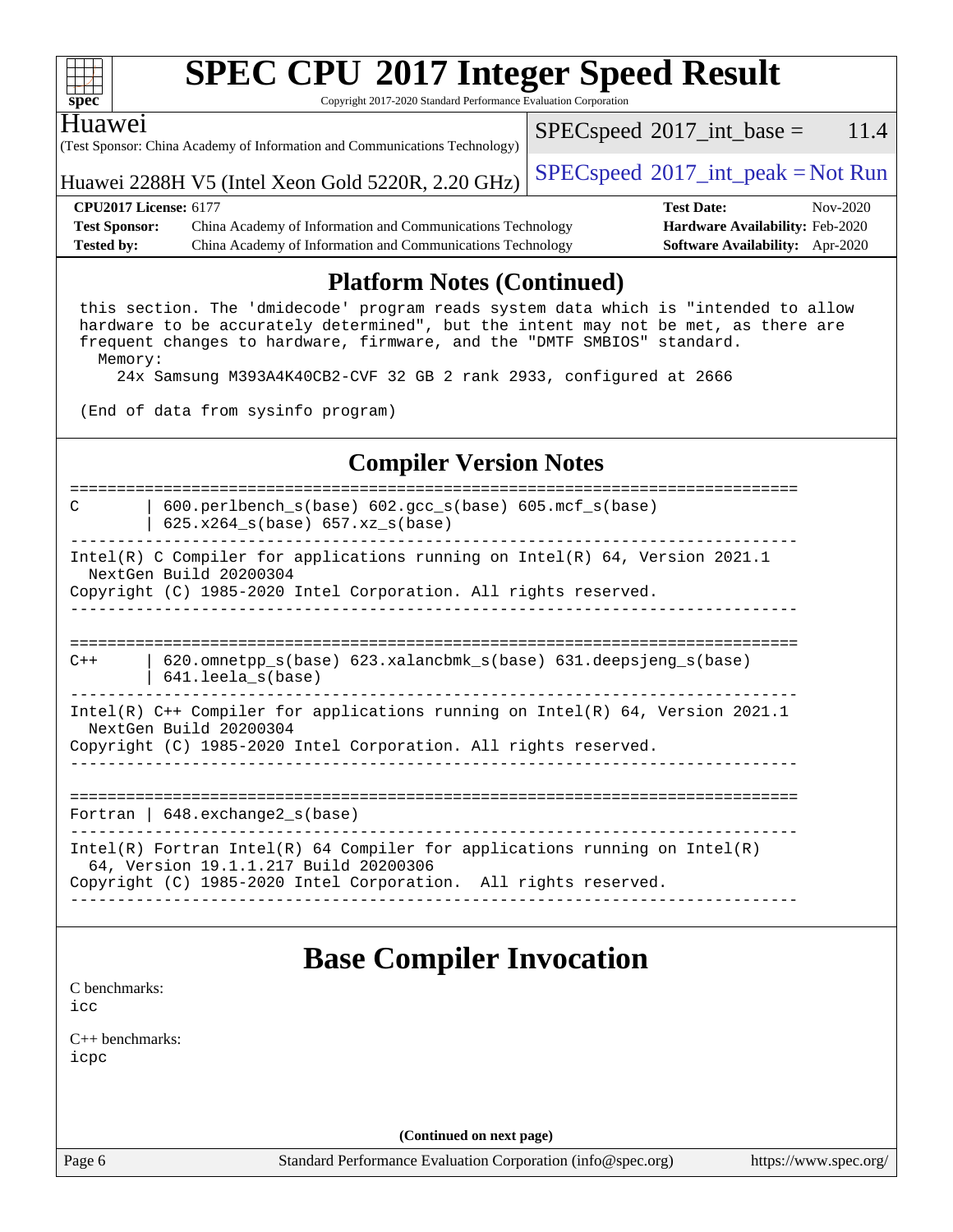| s<br>e<br>٠,<br>z |  |  |  |  |  |
|-------------------|--|--|--|--|--|

Copyright 2017-2020 Standard Performance Evaluation Corporation

### Huawei

(Test Sponsor: China Academy of Information and Communications Technology)

Huawei 2288H V5 (Intel Xeon Gold 5220R, 2.20 GHz)  $\vert$  [SPECspeed](http://www.spec.org/auto/cpu2017/Docs/result-fields.html#SPECspeed2017intpeak)<sup>®</sup>[2017\\_int\\_peak = N](http://www.spec.org/auto/cpu2017/Docs/result-fields.html#SPECspeed2017intpeak)ot Run

 $SPECspeed^{\circ}2017\_int\_base = 11.4$  $SPECspeed^{\circ}2017\_int\_base = 11.4$ 

#### **[CPU2017 License:](http://www.spec.org/auto/cpu2017/Docs/result-fields.html#CPU2017License)** 6177 **[Test Date:](http://www.spec.org/auto/cpu2017/Docs/result-fields.html#TestDate)** Nov-2020 **[Test Sponsor:](http://www.spec.org/auto/cpu2017/Docs/result-fields.html#TestSponsor)** China Academy of Information and Communications Technology **[Hardware Availability:](http://www.spec.org/auto/cpu2017/Docs/result-fields.html#HardwareAvailability)** Feb-2020 **[Tested by:](http://www.spec.org/auto/cpu2017/Docs/result-fields.html#Testedby)** China Academy of Information and Communications Technology **[Software Availability:](http://www.spec.org/auto/cpu2017/Docs/result-fields.html#SoftwareAvailability)** Apr-2020

# **[Base Compiler Invocation \(Continued\)](http://www.spec.org/auto/cpu2017/Docs/result-fields.html#BaseCompilerInvocation)**

[Fortran benchmarks](http://www.spec.org/auto/cpu2017/Docs/result-fields.html#Fortranbenchmarks): [ifort](http://www.spec.org/cpu2017/results/res2020q4/cpu2017-20201110-24382.flags.html#user_FCbase_intel_ifort_8111460550e3ca792625aed983ce982f94888b8b503583aa7ba2b8303487b4d8a21a13e7191a45c5fd58ff318f48f9492884d4413fa793fd88dd292cad7027ca)

**[Base Portability Flags](http://www.spec.org/auto/cpu2017/Docs/result-fields.html#BasePortabilityFlags)**

 600.perlbench\_s: [-DSPEC\\_LP64](http://www.spec.org/cpu2017/results/res2020q4/cpu2017-20201110-24382.flags.html#b600.perlbench_s_basePORTABILITY_DSPEC_LP64) [-DSPEC\\_LINUX\\_X64](http://www.spec.org/cpu2017/results/res2020q4/cpu2017-20201110-24382.flags.html#b600.perlbench_s_baseCPORTABILITY_DSPEC_LINUX_X64) 602.gcc\_s: [-DSPEC\\_LP64](http://www.spec.org/cpu2017/results/res2020q4/cpu2017-20201110-24382.flags.html#suite_basePORTABILITY602_gcc_s_DSPEC_LP64) 605.mcf\_s: [-DSPEC\\_LP64](http://www.spec.org/cpu2017/results/res2020q4/cpu2017-20201110-24382.flags.html#suite_basePORTABILITY605_mcf_s_DSPEC_LP64) 620.omnetpp\_s: [-DSPEC\\_LP64](http://www.spec.org/cpu2017/results/res2020q4/cpu2017-20201110-24382.flags.html#suite_basePORTABILITY620_omnetpp_s_DSPEC_LP64) 623.xalancbmk\_s: [-DSPEC\\_LP64](http://www.spec.org/cpu2017/results/res2020q4/cpu2017-20201110-24382.flags.html#suite_basePORTABILITY623_xalancbmk_s_DSPEC_LP64) [-DSPEC\\_LINUX](http://www.spec.org/cpu2017/results/res2020q4/cpu2017-20201110-24382.flags.html#b623.xalancbmk_s_baseCXXPORTABILITY_DSPEC_LINUX) 625.x264\_s: [-DSPEC\\_LP64](http://www.spec.org/cpu2017/results/res2020q4/cpu2017-20201110-24382.flags.html#suite_basePORTABILITY625_x264_s_DSPEC_LP64) 631.deepsjeng\_s: [-DSPEC\\_LP64](http://www.spec.org/cpu2017/results/res2020q4/cpu2017-20201110-24382.flags.html#suite_basePORTABILITY631_deepsjeng_s_DSPEC_LP64) 641.leela\_s: [-DSPEC\\_LP64](http://www.spec.org/cpu2017/results/res2020q4/cpu2017-20201110-24382.flags.html#suite_basePORTABILITY641_leela_s_DSPEC_LP64) 648.exchange2\_s: [-DSPEC\\_LP64](http://www.spec.org/cpu2017/results/res2020q4/cpu2017-20201110-24382.flags.html#suite_basePORTABILITY648_exchange2_s_DSPEC_LP64) 657.xz\_s: [-DSPEC\\_LP64](http://www.spec.org/cpu2017/results/res2020q4/cpu2017-20201110-24382.flags.html#suite_basePORTABILITY657_xz_s_DSPEC_LP64)

# **[Base Optimization Flags](http://www.spec.org/auto/cpu2017/Docs/result-fields.html#BaseOptimizationFlags)**

#### [C benchmarks](http://www.spec.org/auto/cpu2017/Docs/result-fields.html#Cbenchmarks):

```
-m64 -qnextgen -std=c11
-Wl,-plugin-opt=-x86-branches-within-32B-boundaries -Wl,-z,muldefs
-xCORE-AVX512 -O3 -ffast-math -flto -mfpmath=sse -funroll-loops
-fuse-ld=gold -qopt-mem-layout-trans=4 -fopenmp -DSPEC_OPENMP
-L/usr/local/jemalloc64-5.0.1/ -ljemalloc
```
[C++ benchmarks:](http://www.spec.org/auto/cpu2017/Docs/result-fields.html#CXXbenchmarks)

```
-m64 -qnextgen -Wl,-plugin-opt=-x86-branches-within-32B-boundaries
-Wl,-z,muldefs -xCORE-AVX512 -O3 -ffast-math -flto -mfpmath=sse
-funroll-loops -fuse-ld=gold -qopt-mem-layout-trans=4
-L/opt/intel/compilers_and_libraries_2020.1.217/linux/compiler/lib/intel64_lin
-lqkmalloc
```
#### [Fortran benchmarks](http://www.spec.org/auto/cpu2017/Docs/result-fields.html#Fortranbenchmarks):

```
-m64 -Wl,-plugin-opt=-x86-branches-within-32B-boundaries -xCORE-AVX512
-O3 -ipo -no-prec-div -qopt-mem-layout-trans=4
-nostandard-realloc-lhs -align array32byte
-mbranches-within-32B-boundaries
```